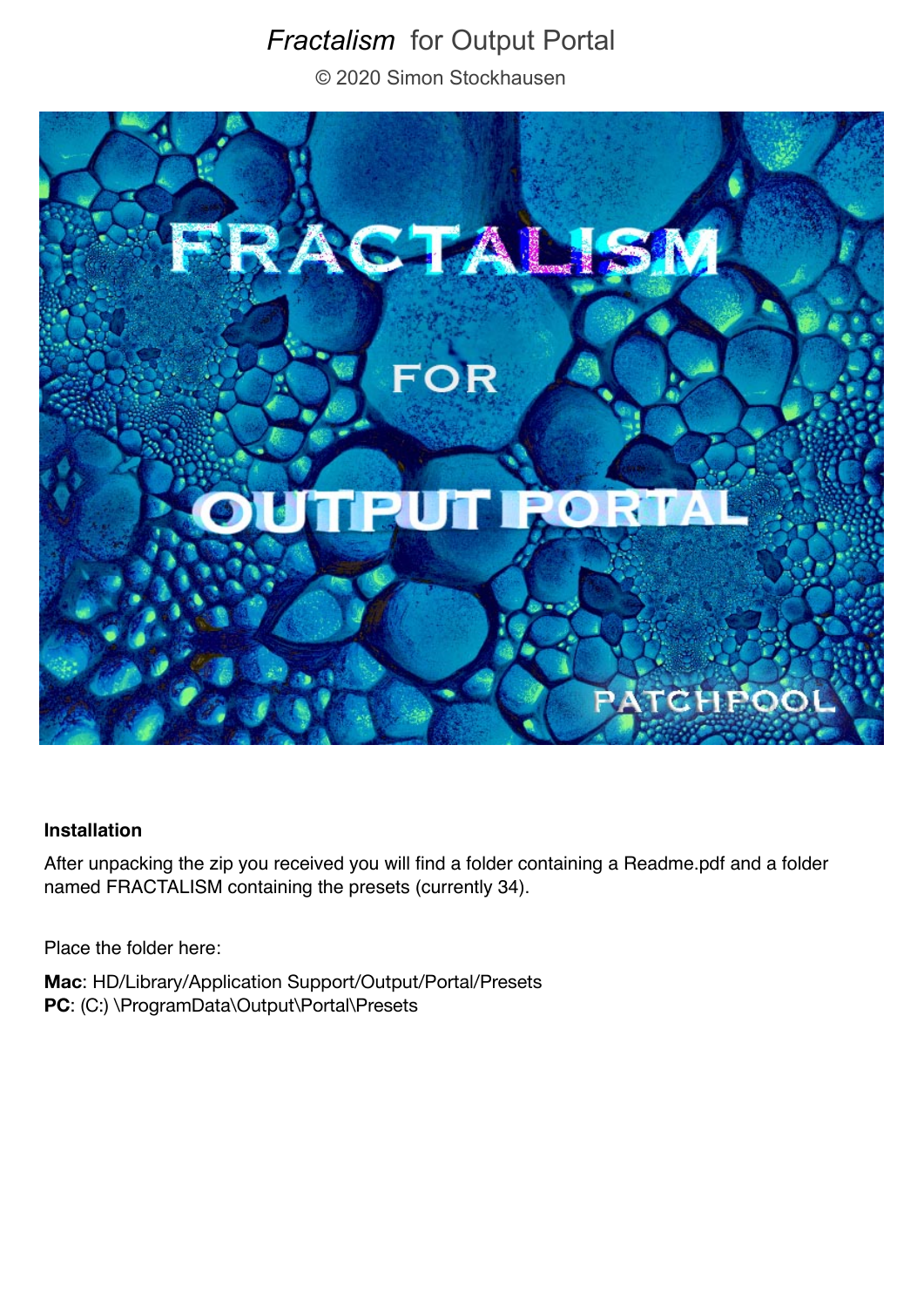When opening the Portal preset browser should look something like this:



**License agreement and terms of usage**

This license agreement is between you (the licensee) and me (Simon Stockhausen).

As these are patches for an FX plug-in and not a sampler or synthesizer, let's keep it simple:

1.) The licensee must not distribute the patches from *Fractalism* in any commercial, free or otherwise product. You can use these patches in your music and sound design work and produce audio files with it which you can distribute and sell in any way.

2.) The license to the presets expansion *Fractalism* may not be given away or sold (NFR).

### **Description**

*Fractalism* contains 101 creative presets for Portal suitable for music, sound design and post production. From tempo-synced stutter and freeze effects to tonal grain clouds, from slowly evolving granular textures to complex fractal mayhem the presets in *Fractalism* will transform any input signal into something interesting and musical.

All patches are programmed 100% wet, have the two available Macros assigned and make use of both modulators and effects slots. The internal reverb was barely used as there are many far better sounding options out there.

All audio demos for this set are **[here](https://soundcloud.com/sampleconstruct/sets/fractalism-for-portal)**.

All video demos for this set can be found in **[this youtube playlist](https://www.youtube.com/watch?v=ogxFmb0QMhU&list=PLdDy6n1e-aeOdPA5dKtFqDU2XHhNWgGqb)**.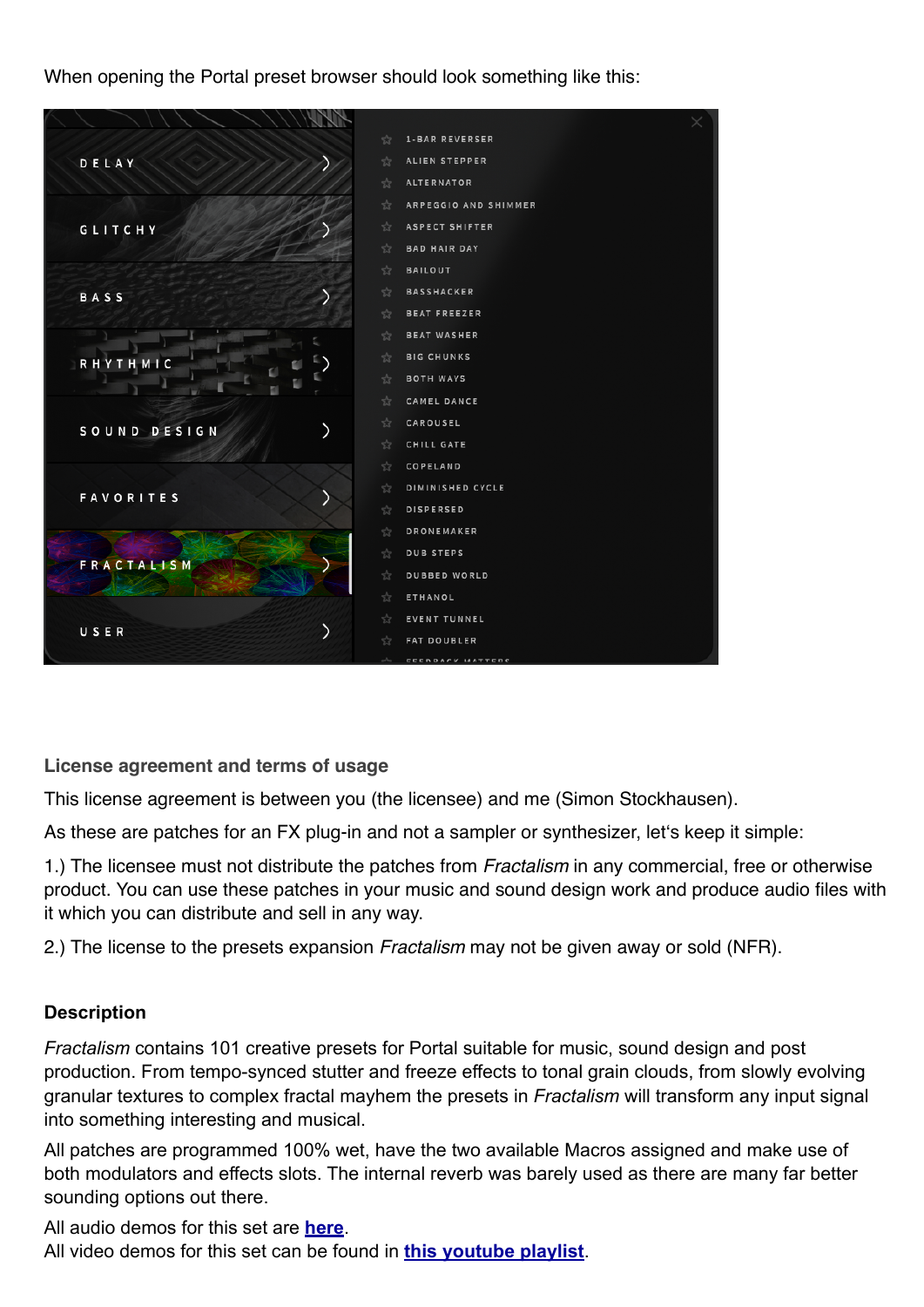# **Technical notes**

There is currently a bug in Portal: a preset saved with the HP 24 filter engaged (e.g. the patch Stay Away) will use the LP filter when recalled, although the HP filter is displayed as being active. Clicking on the HP filter will then re-engage the correct filter.

# **Modifying Presets**

Portal does not allow to re-save a patch into it's original folder, so all re-saved patches will have to be stored inside your user folder.

# **Patchlist**

There are 101 patches sorted alphabetically in the patch browser.

|                                                                                                      | $\overline{2}$                                                           | 3                                                     | 4                                                                                             |
|------------------------------------------------------------------------------------------------------|--------------------------------------------------------------------------|-------------------------------------------------------|-----------------------------------------------------------------------------------------------|
| 1-Bar Reverser                                                                                       | <b>Fifths And Octaves</b><br>self-resonating                             | <b>Nurse Please</b><br>tempo-synced                   | <b>Rocket Man</b>                                                                             |
| Alien Stepper                                                                                        | Flipper                                                                  | Octave Galloper<br>tempo-synced<br>used in this video | Sample&Hold<br>modify re-trigger rate with<br>M2 (from 4 bars hard left to<br>1/4 hard right) |
| Alternator                                                                                           | <b>Free Willy</b><br>Tempo-synced                                        | Octave Jumper                                         | Scale Ramp                                                                                    |
| Arpeggio And Shimmer<br>M1 creates grain delay<br>feedback shimmer, select<br>scales/chords with M2  | Freeze 2-4<br>Tempo-synced freezing<br>on $2+4$                          | Octave Scape                                          | <b>Scatter Matter</b>                                                                         |
| <b>Aspect Shifter</b>                                                                                | <b>Frozen Dreams</b><br>used in this demo and<br>this video              | Offbeater<br>Tempo-synced                             | Sonar<br>Tempo-synced reverse FX                                                              |
| <b>Bad Hair Day</b>                                                                                  | <b>Gentle Animator</b><br>tempo-synced pan/tremolo<br>used in this video | <b>Ominous Grains</b>                                 | <b>Speech Destructor</b><br>used in this video (1 of 2)                                       |
| <b>Bailout</b><br>tempo-synced modulations                                                           | Gibberish                                                                | Organism                                              | Stay Away (filter bug, re-<br>select HP 24 filter)<br>used in this demo                       |
| <b>Basshacker</b><br>Tempo-synced<br>used in this demo<br>(on drums), used in this<br>demo (on bass) | <b>Grain Beats</b><br>used in this video                                 | Outbursts                                             | <b>Stretch And Warp</b>                                                                       |
| <b>Beat Freezer</b><br>used in this video                                                            | <b>Grain Pearls</b><br>used in this demo                                 | <b>Particle Storm</b>                                 | <b>Stretched Shadows</b>                                                                      |
| <b>Beat Washer</b><br>Tempo-synced offset<br>modulation<br>used in this demo                         | <b>Grain Scape</b>                                                       | Particle Stranger                                     | <b>Stumble Beats</b>                                                                          |
| <b>Big Chunks</b>                                                                                    | <b>Grain Scape Reverse</b>                                               | Past Tense                                            | <b>Subway Steps</b><br>Tempo-synced<br>used in this video                                     |
| <b>Both Ways</b>                                                                                     | <b>Half Time Licks</b>                                                   | Penta Bits                                            | Suspended Arp<br>tempo-synced, ascending<br>arpeggio, no triads<br>used in this video         |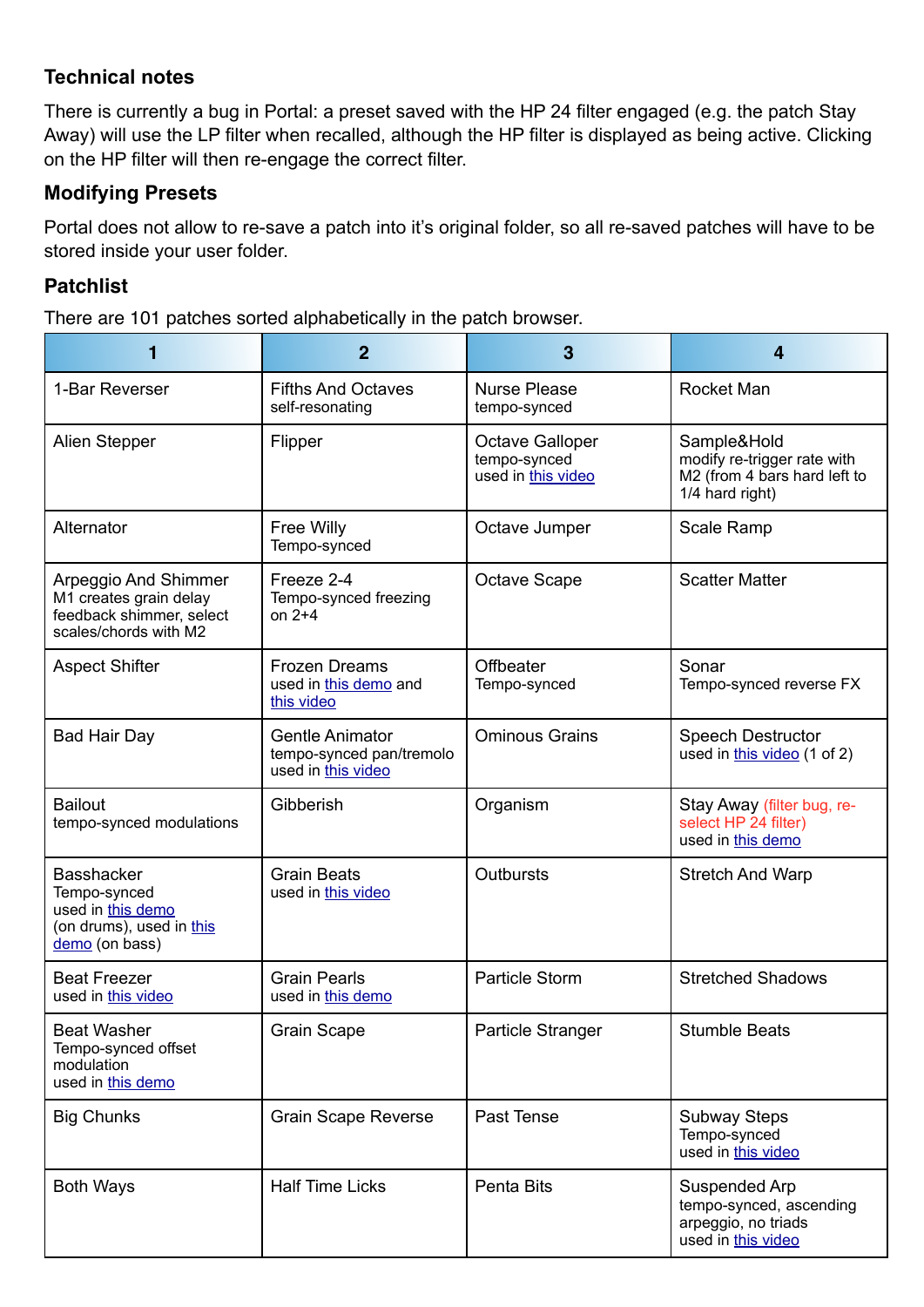| 1                                                                                                                                                                                                      | $\overline{2}$                                                                                                                                 | 3                                                                                                                   | $\overline{4}$                                                                      |
|--------------------------------------------------------------------------------------------------------------------------------------------------------------------------------------------------------|------------------------------------------------------------------------------------------------------------------------------------------------|---------------------------------------------------------------------------------------------------------------------|-------------------------------------------------------------------------------------|
| <b>Camel Dance</b><br>tempo-synced                                                                                                                                                                     | <b>Halftime Parrot</b><br>Tempo-synced freezer<br>used in this video                                                                           | <b>Penta Partials</b><br>used in this demo                                                                          | <b>Synced Disperser</b><br>Tempo-synced<br>(filter bug, re-select HP 24<br>filter)  |
| Carousel                                                                                                                                                                                               | Ladder Arp<br>tempo-synced                                                                                                                     | Pentaverse<br>switches between<br>pentatonic minor/major<br>scale every 2 bars, M2<br>adds modulated grain<br>delay | Syncopation                                                                         |
| <b>Chill Gate</b>                                                                                                                                                                                      | Lead Mangler<br>used in this video                                                                                                             | <b>Personal Chaos</b>                                                                                               | <b>Theme Shifter</b>                                                                |
| Copeland<br>Tempo-synced Glitch<br>used in this demo (on drums/<br>Rhodes)                                                                                                                             | <b>Linear Freeze</b>                                                                                                                           | <b>Pitch Ramp</b>                                                                                                   | <b>Tonal Time Transform</b>                                                         |
| <b>Diminished Cycle</b>                                                                                                                                                                                | Living Grains                                                                                                                                  | Pitch Seq 01<br>Tempo-synced                                                                                        | <b>Trash And Turf</b><br>M1 -> octave transpose<br>(Drums, Bass, Guitar)            |
| <b>Dispersed</b><br>used in this demo                                                                                                                                                                  | Major Minor Vamp<br>temposynced, vamping<br>between major and minor<br>chord scale, triple-based,<br>control vamp speed with<br>M <sub>2</sub> | Pitch Seq 02<br>Tempo-synced                                                                                        | <b>Tremolo Swells</b><br>tempo-synced<br>used in this demo<br>(on flageolet guitar) |
| Dronemaker                                                                                                                                                                                             | Meandering                                                                                                                                     | Pitch Seq 03<br>Tempo-synced                                                                                        | <b>Triplet Grains</b>                                                               |
| Dub Steps<br>Synced stepper modulates<br>synced density/size and<br>shape, M1 controls pitch<br>(middle position $=$ no<br>transposition), M2 controls<br>feedback of two delays and<br>Barber phaser. | <b>Melancholy Ramp</b><br>M1 sets range of the pitch<br>modulation (minor chord)<br>via step modulator 2.                                      | Put It In The Freezer 1<br>tempo-synced freezing,<br>change re-trigger size with<br>M1                              | <b>Triplet Gremlins</b><br>tempo-synced                                             |
| <b>Dubbed World</b>                                                                                                                                                                                    | Micro Mayhem<br>used in this video (2 of 2)                                                                                                    | Put It In The Freezer 2<br>a more quantized version                                                                 | Unexpected                                                                          |
| Ethanol<br>tempo-synced mayhem                                                                                                                                                                         | Minor Shadow                                                                                                                                   | <b>Random Waves</b>                                                                                                 | <b>Wahwah Grains</b><br>envelope follow modulates<br>LP filter cutoff               |
| <b>Event Tunnel</b><br>eternal Feedback<br>used in this video                                                                                                                                          | <b>Minor Stutter</b><br>used in this video                                                                                                     | <b>Reverse Curtain</b><br>tempo-synced                                                                              | Wasp Speed<br>tempo-synced, triplet-based                                           |
| <b>Fat Doubler</b>                                                                                                                                                                                     | <b>Minor Tale</b>                                                                                                                              | <b>Reversed World</b><br>used in this video                                                                         | <b>Wobble Cloud</b><br>used in this video                                           |
| <b>Feedback Matters</b><br>Reversed with some chaos                                                                                                                                                    | Monstergliss                                                                                                                                   | <b>Rhodes Processor</b><br>reverse FX                                                                               | Wounded<br>tempo-synced modulations,<br>self-resonating grain delay                 |
|                                                                                                                                                                                                        |                                                                                                                                                |                                                                                                                     | Zone Gater<br>tempo-synced gated FX<br>used in this demo (on pad)                   |